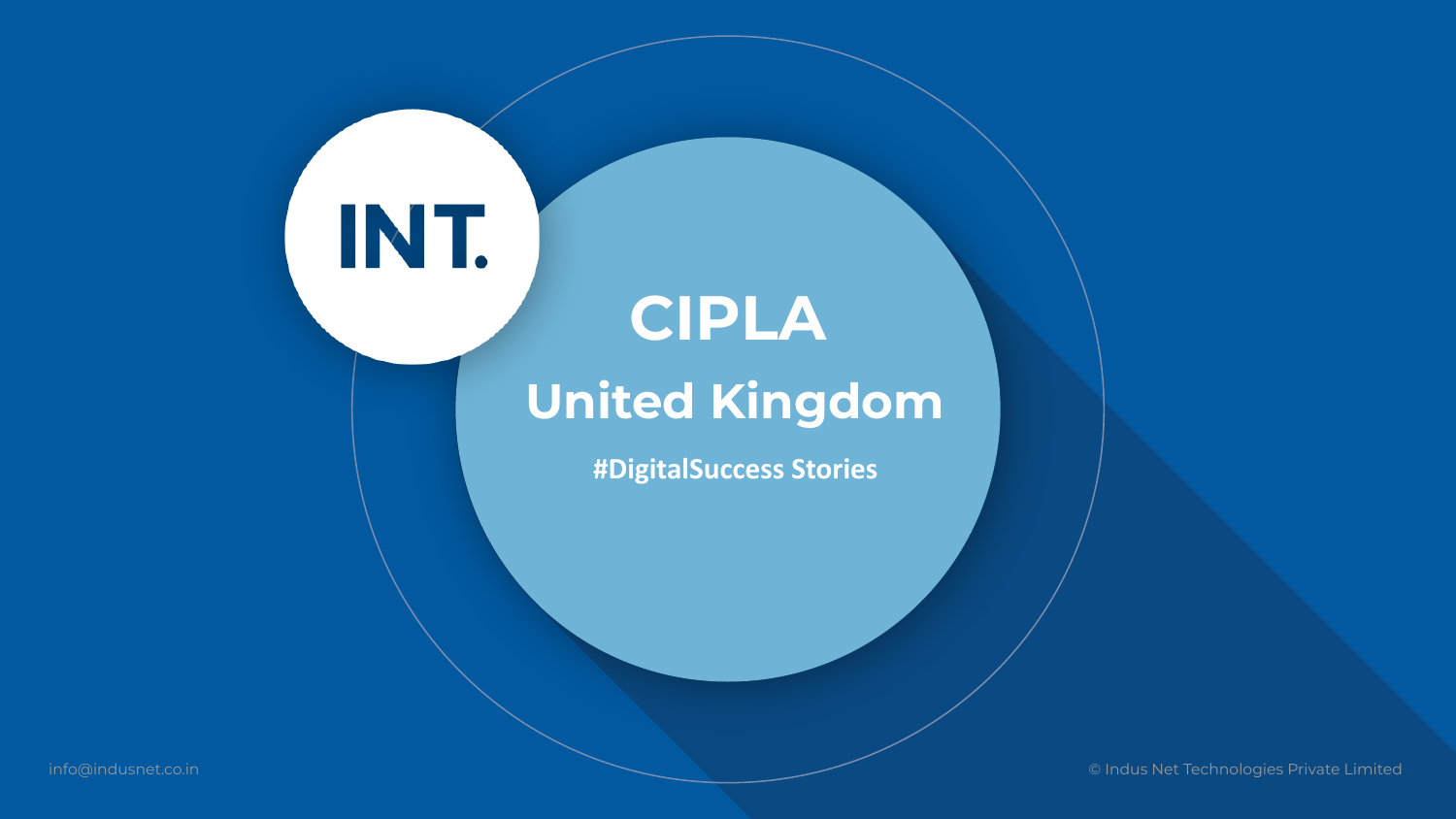**INT. helps Cipla UK Ltd. in being compliant with GDPR and GAMP 5 for the distribution of the drug Lenalidomide in Europe**

# **Cipla**

Founded in 1935 by Dr. K.A. Hamied, Cipla has marked its presence to 80+ countries providing over 1,500 products across various therapeutic categories in 50+ dosage forms. Their paradigm-changing offer of triple antiretroviral therapy in HIV/AIDS at less than a dollar a day in Africa in 2001 is widely acknowledged. Thereby, Cipla has a big contribution in bringing inclusiveness, accessibility, and affordability to the center of the HIV movement.

Team INT. created an online ePAF (Electronic Personnel Action Form) system for the medicine named, Lenalidomide for Cipla UK Ltd. Lenalidomide is a regulated drug, and needs explicit GDPR and GAMP 5 certification for distribution.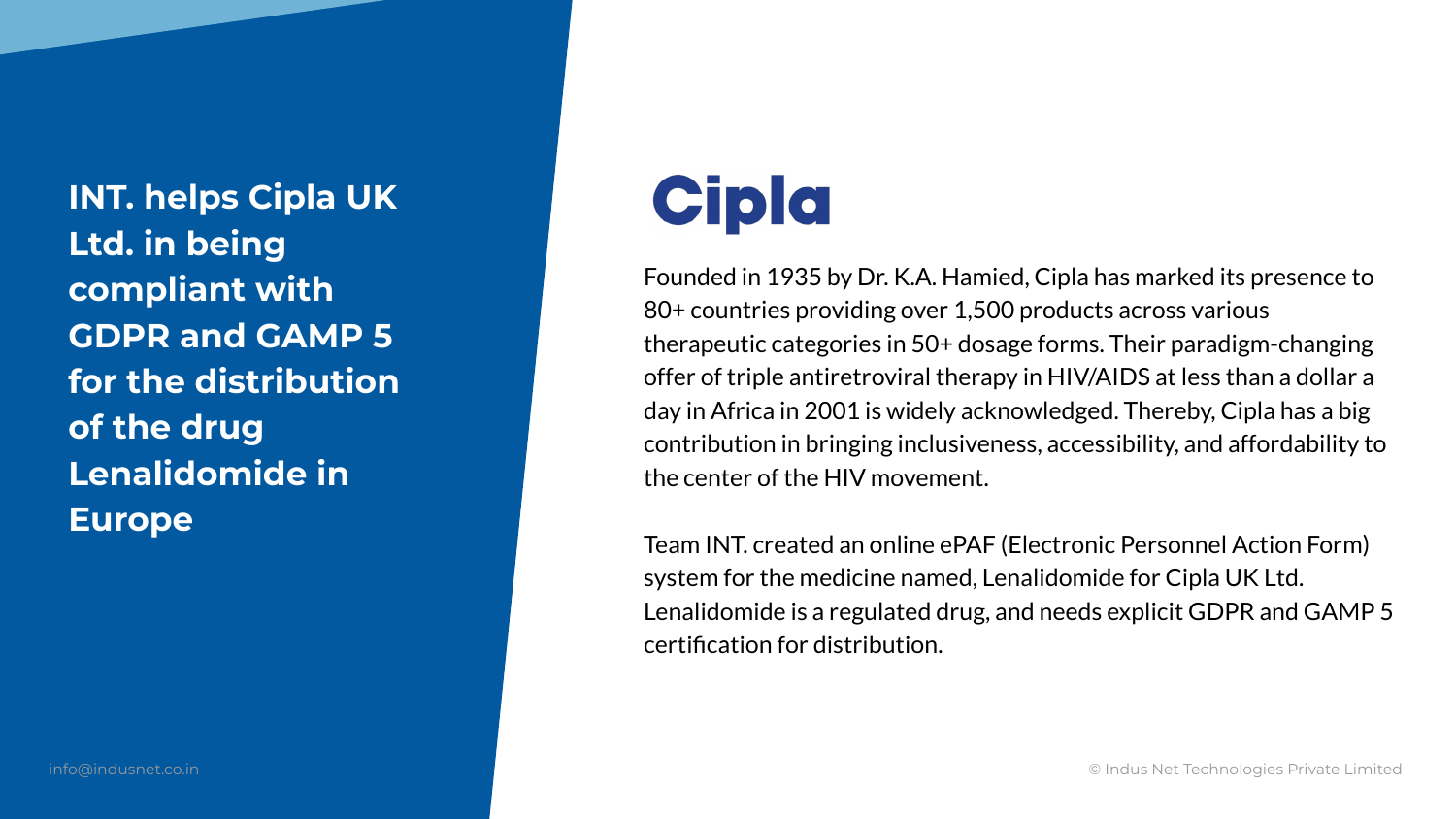## **The Problem Statement**

- $\rightarrow$  Cipla UK Ltd. wanted to develop an online ePAF system for the medicine named, Lenalidomide.
- $\rightarrow$  Lenalidomide is a highly regulated drug used to treat various types of cancers. It is used to treat anemia in patients with certain blood/bone marrow disorders (myelodysplastic syndromes-MDS). Selling, prescribing, and distributing this drug needs to be audited for GDPR and GAMP 5 compliance.
- $\rightarrow$  A system was needed to track every aspect of issuing ePAF from prescription of the drug by the doctor, the treatment plan, available pharmacist, issuance, and purchase of the medicine (Lenalidomide) to the next visit or test.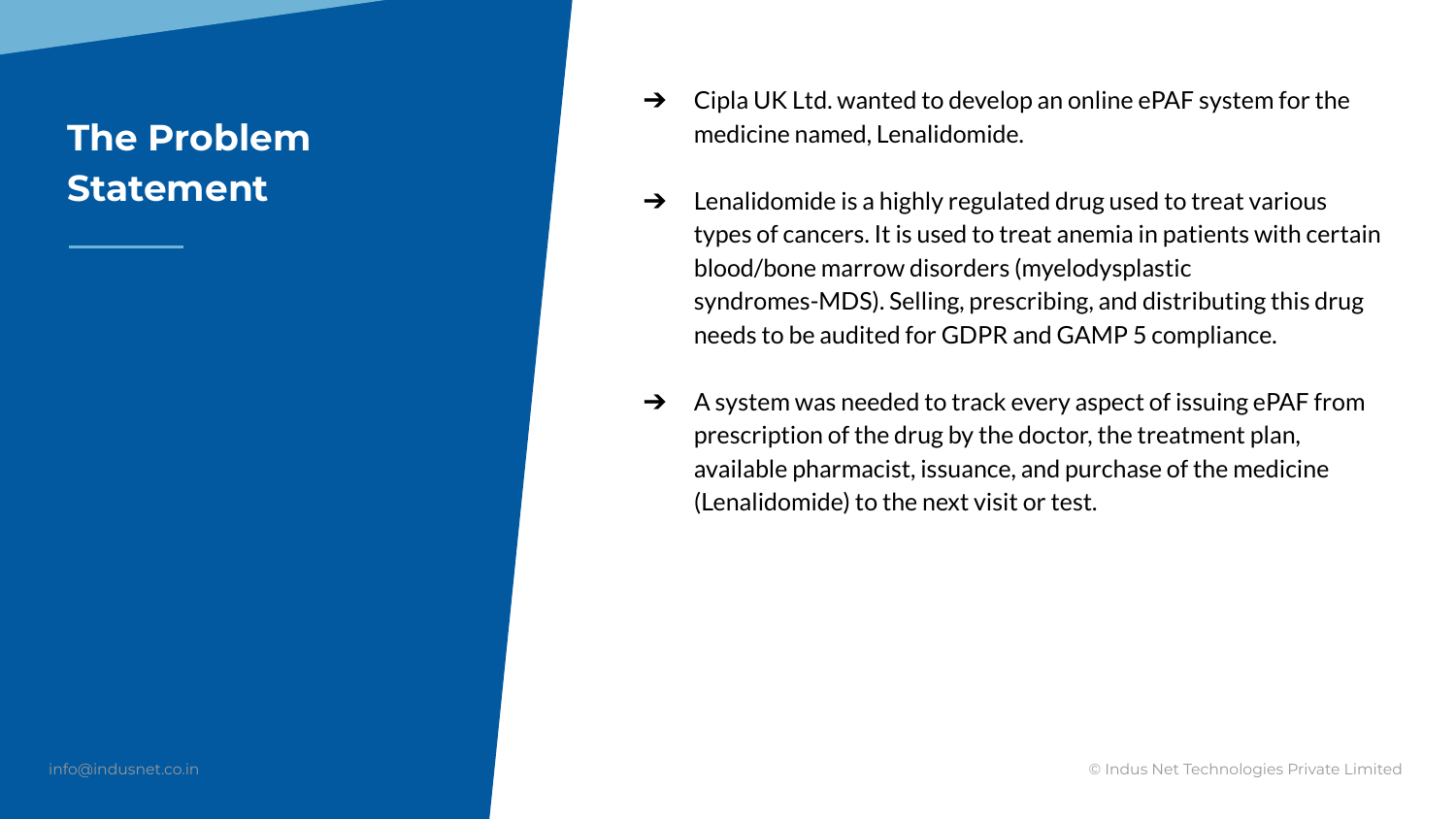### **About The Client**

**Industry**

Pharmaceuticals

#### **Headquarters**

Mumbai, Maharashtra

**Website** http://www.cipla.com Cipla is a global pharmaceutical company that uses cutting-edge and innovation to meet the everyday needs of all patients. For over 80 years, Cipla has emerged as one of the most respected pharmaceutical brands in India as well as in more than 100 countries.

Cipla's portfolio includes over 1000 products across a wide range of therapeutic categories with one quality standard globally.

Cipla's research and development focuses on developing innovative products and drug delivery systems.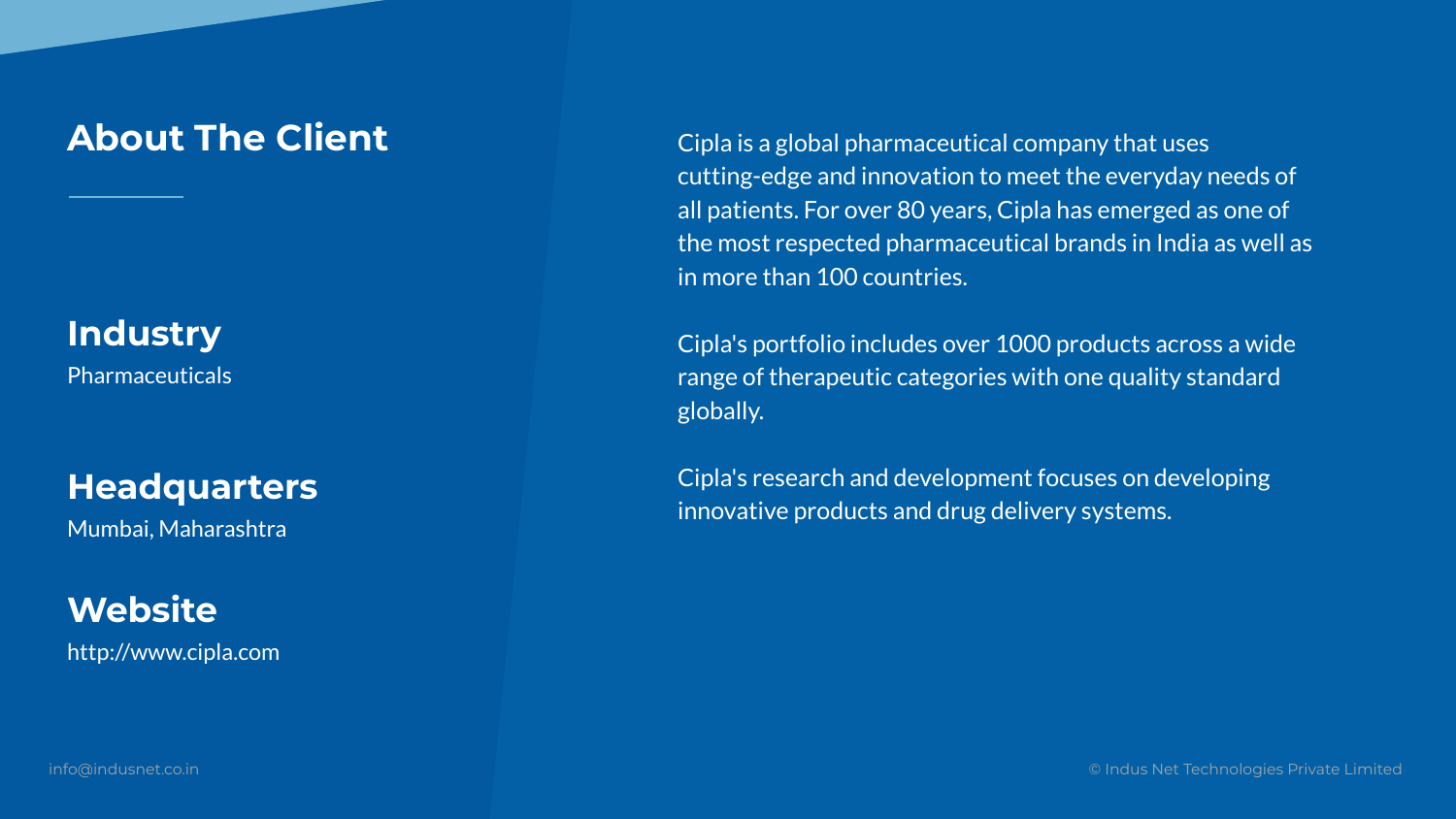### **Business Solution**

#### **Technology Stack**

- React JS
- Node JS
- PostgreSQL
- $\rightarrow$  INT has built an application where prescribers can create ePAF for the patients.
- $\rightarrow$  Pharmacists from their dashboard can see the ePAF, accept the ePAF, and issue the medicine to the patients.
- $\rightarrow$  The full system is automated with few clicks only, and has a robust audit system, following, GAMP 5 and GDPR rules.
- $\rightarrow$  The entire solution was provided and launched in a duration of 4 months.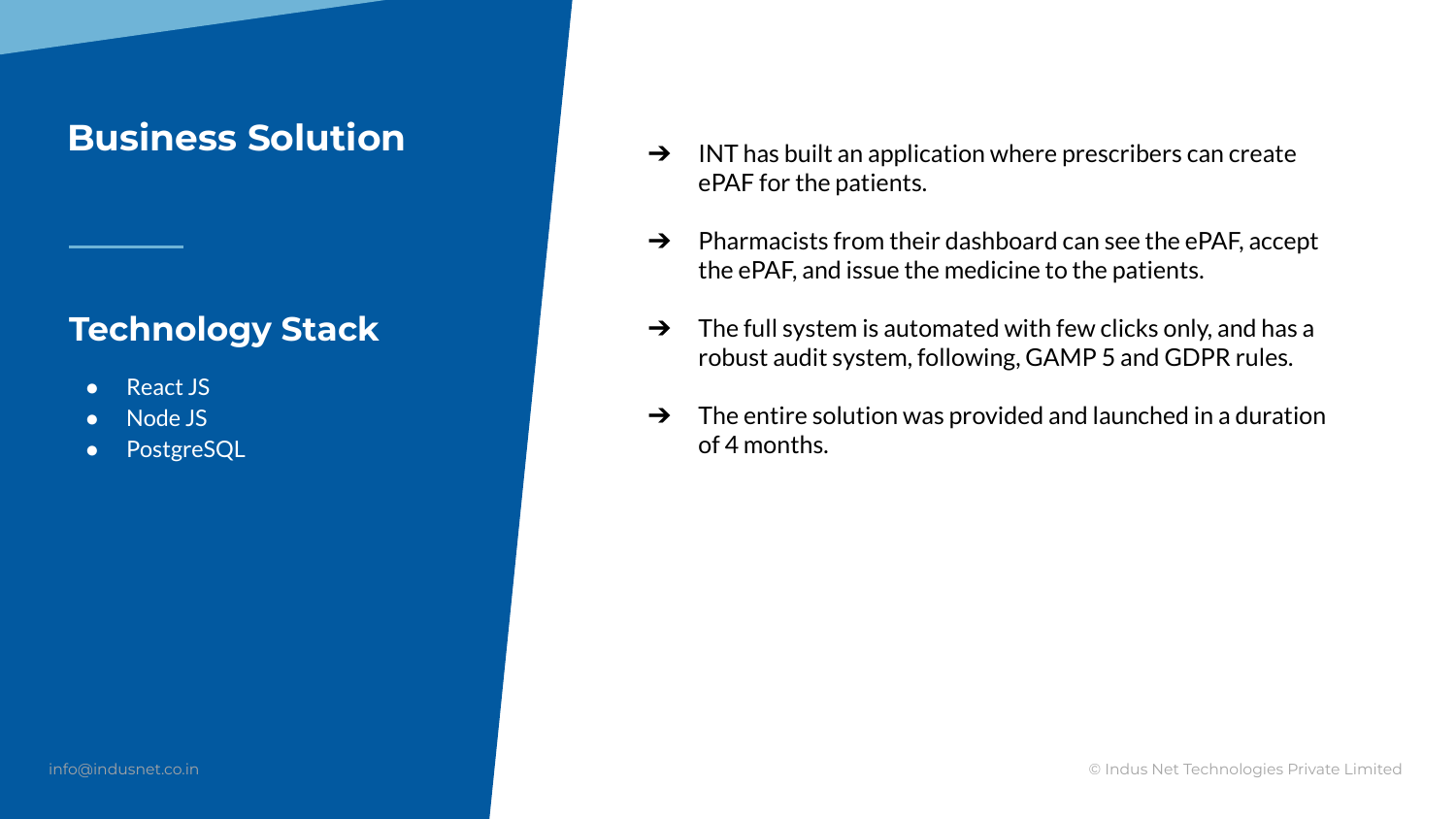#### **Product Glimpse**



https://www.cipla.com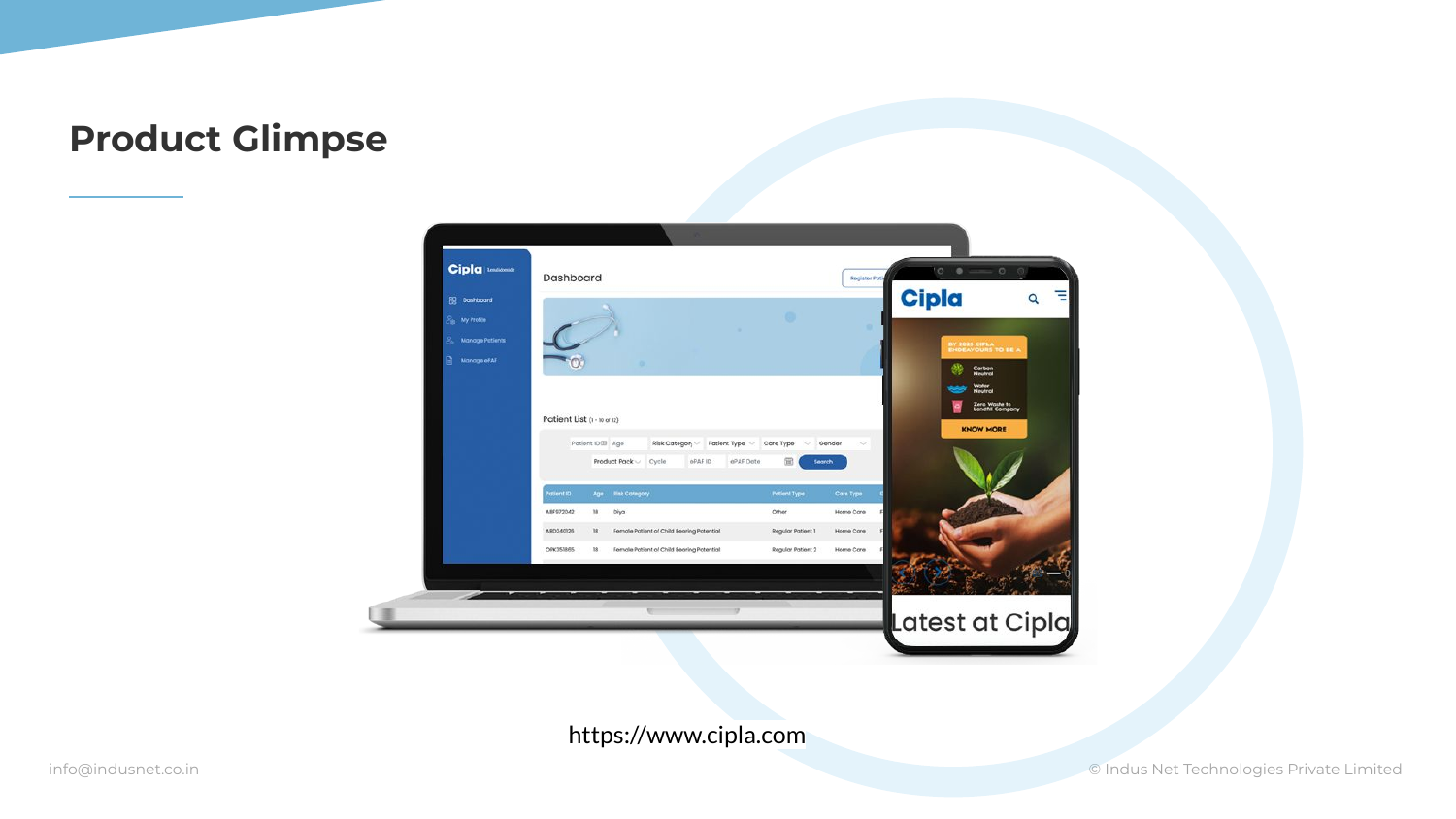INT. was able to bring about a complete auditable system to manage the prescription and selling of Lenalidomide that gained Cipla Uk Ltd the GAMP 5 certification.

- The Impact and the system in place that connects patients, pharmacist, and doctors, the turnaround time of treatment was reduced by almost 50%.
	- $\rightarrow$  From login to logout, along with every activity done by the doctor, patient, and the pharmacist were recorded in the system and saved as logs for audit.
	- $\rightarrow$  The system developed was launched successfully as GAMP 5 certified application.

*What is GAMP 5:* 

*GAMP 5: A Risk-Based Approach to Compliant GxP(Good x Practice) Computerized Systems provides pragmatic and practical industry guidance that aims to achieve compliant computerized systems that are fit for intended use in an efficient and effective manner, while also enabling innovation and technological advances.* 

*This is a necessary compliance for distribution of pharmaceutical drugs like Lenalidomide*